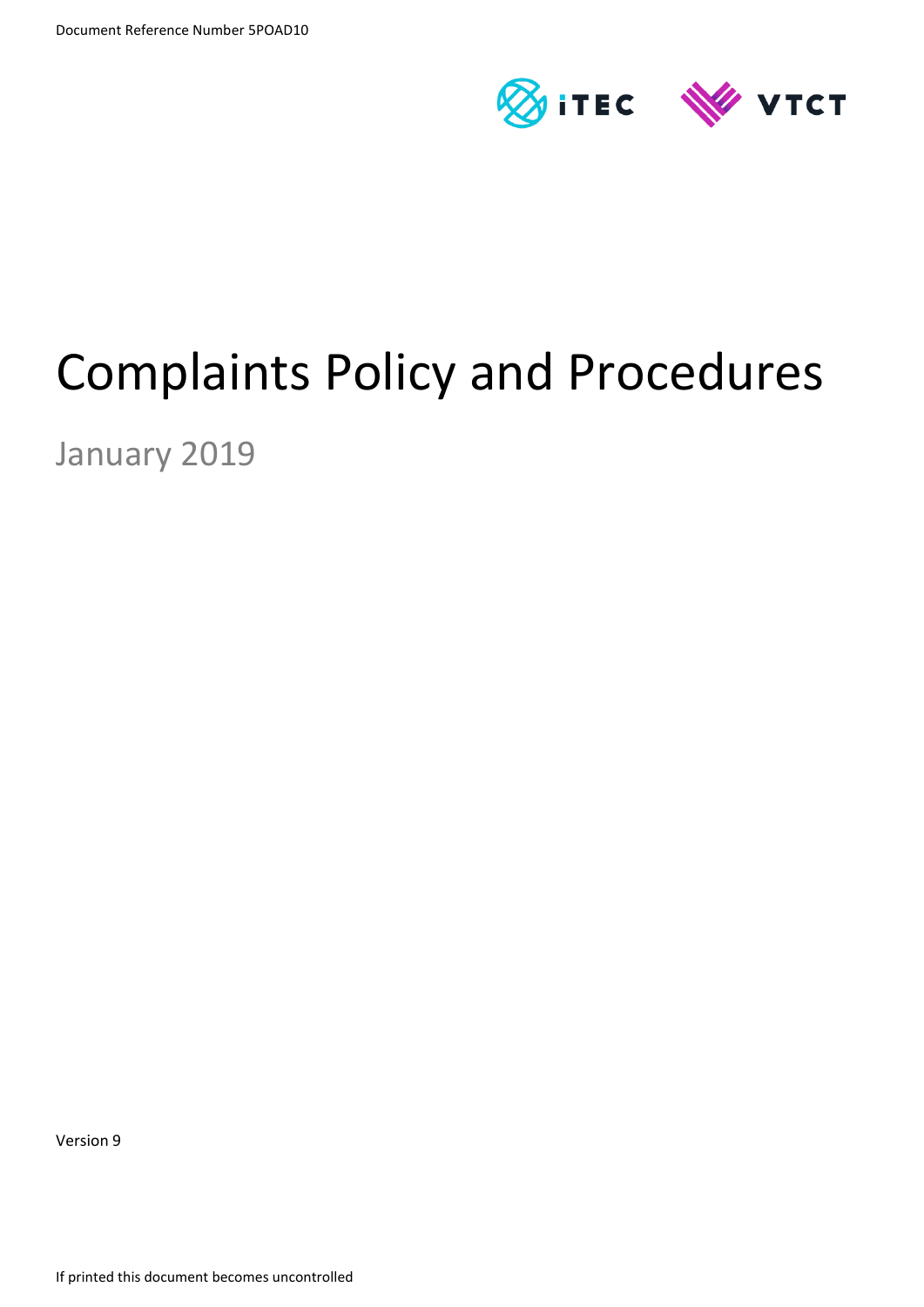

### **Contents**

|    | 1.1.   |  |
|----|--------|--|
|    | 1.2.   |  |
|    | 1.3.   |  |
|    | 1.3.1. |  |
|    | 1.3.2. |  |
|    | 1.4.   |  |
|    | 1.5.   |  |
|    | 1.6.   |  |
|    | 1.7.   |  |
|    |        |  |
| 3. |        |  |
|    | 3.1.   |  |
|    | 3.2.   |  |
|    |        |  |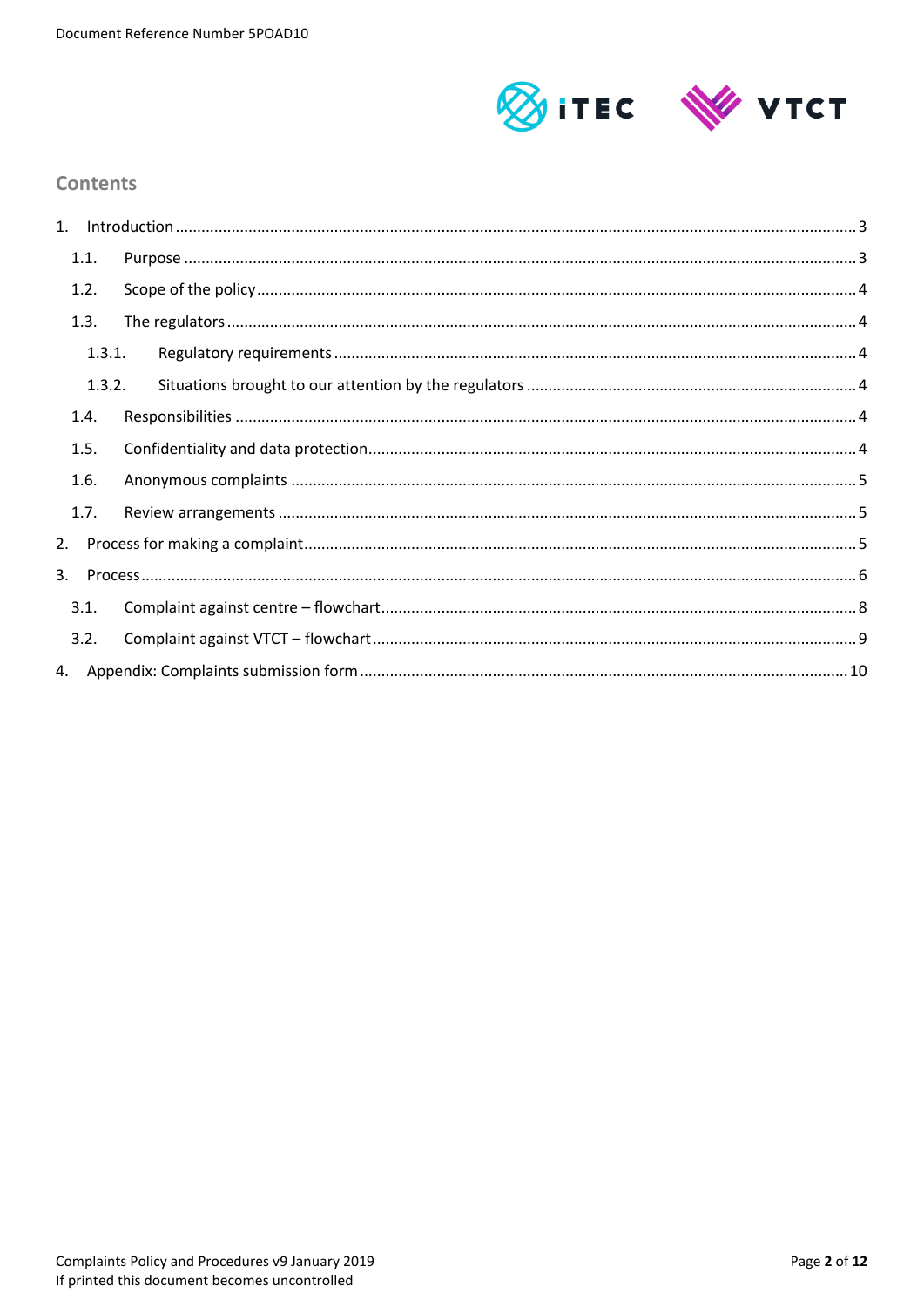

## <span id="page-2-0"></span>**1. Introduction**

## <span id="page-2-1"></span>**1.1. Purpose**

In keeping with its core values, VTCT is committed to providing an excellent service to its approved centres offering ITEC and VTCT qualifications. From time to time we may fall short of our high standards and it is important that those affected have an effective means of bringing this to our attention with an expectation of resolution.

The complaints policy:

- defines what constitutes a relevant complaint;
- indicates which other policies and procedures might be more appropriate;
- sets out the process for making a complaint to VTCT;
- explains the steps taken to resolve complaints;
- gives the timescale for each part of the process;
- aims to ensure that complaints are handled within a reasonable timescale and in a consistent manner;
- explains how to escalate a complaint to the relevant regulator.

A complaint is an expression of dissatisfaction with an aspect of the service provided by your centre or awarding organisation, which is deemed to have fallen below your expectations and our own standards.

Customers who wish to complain should make sure they follow the relevant policy and procedures. Issues relating to assessment decisions should be addressed using the Enquiries and Appeals Policy and Procedure, and others may be covered by the Malpractice and Maladministration Policy and Procedure. Reference to the following policies may also be useful:

- the Centre Agreement;
- the Whistle-blower Policy;
- the Sanctions Policy.

All policies are available on the VTCT and ITEC websites. Complainants who are unsure of the correct policy and procedure to follow should contact the awarding organisation at our head office for advice.

Where an associated investigation identifies a rectifiable problem, VTCT takes all reasonable steps to:

- identify any other learner who has been affected by the issue;
- correct, or where it cannot be corrected, mitigate its effect as far as possible;
- take steps to ensure that the issue does not recur in the future.

Complaints should be made by the centre/person(s) directly affected by the matter, or a person acting on their behalf, with their written permission.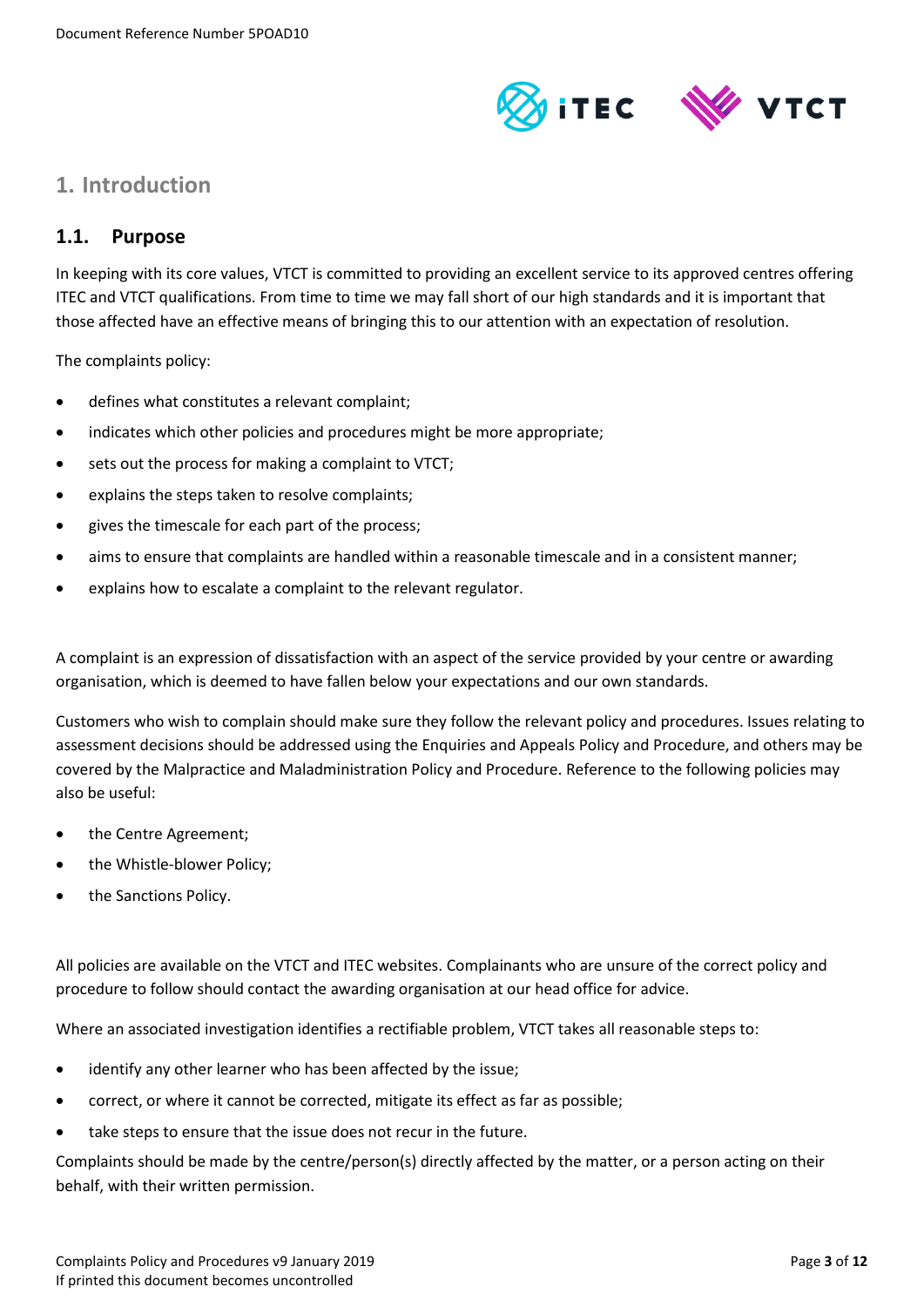

VTCT aims to deal with complaints reasonably, to the customer's satisfaction and as quickly as possible. Complaints can normally be resolved informally. If this is not achieved, a formal complaint must be raised without delay and by no later than 20 days after the occurrence of the issue which gave rise to the complaint.

## <span id="page-3-0"></span>**1.2. Scope of the policy**

This policy is provided for the use of:

- learners who are or have been registered for VTCT or ITEC qualifications;
- personnel with responsibilities for managing, delivering, assessing and quality assuring qualifications in approved centres offering VTCT or ITEC qualifications;
- members of the public accessing our services; who wish to make a complaint in relation to the qualifications and associated services offered by VTCT or one of its approved centres offering ITEC or VTCT qualifications.

#### <span id="page-3-1"></span>**1.3. The regulators**

#### <span id="page-3-2"></span>**1.3.1. Regulatory requirements**

This policy addresses the requirements of the relevant regulatory authorities' criteria.

#### <span id="page-3-3"></span>**1.3.2. Situations brought to our attention by the regulators**

Where the regulators notify us about failures that have been discovered in the assessment process or other activities of another awarding organisation, we will review whether or not a similar failure could affect our own processes and arrangements.

#### <span id="page-3-4"></span>**1.4. Responsibilities**

VTCT personnel are required to follow the related procedures in order to deal with complaints as transparently, consistently and effectively as possible.

Centres are responsible for ensuring that all personnel involved in the management, delivery, assessment and quality assurance of VTCT and ITEC qualifications are fully aware of the policy and conversant with the related procedures.

Centres must have their own internal complaints policy and procedures in place to deal with complaints from learners and members of the public, and must provide easy access to them. The centre's own complaints procedures must be exhausted before a complaint about a centre is raised with VTCT. Failure to have its own complaints policy and procedures or to make them available to learners constitutes a breach of the centre agreement.

## <span id="page-3-5"></span>**1.5. Confidentiality and data protection**

In following this process an individual might provide us with confidential information, and during our investigation we may need to request information of a confidential nature. Complainants are assured that VTCT complies fully with data protection legislation at all stages. We ensure that confidential information is kept securely and used only for the purposes for which it is intended.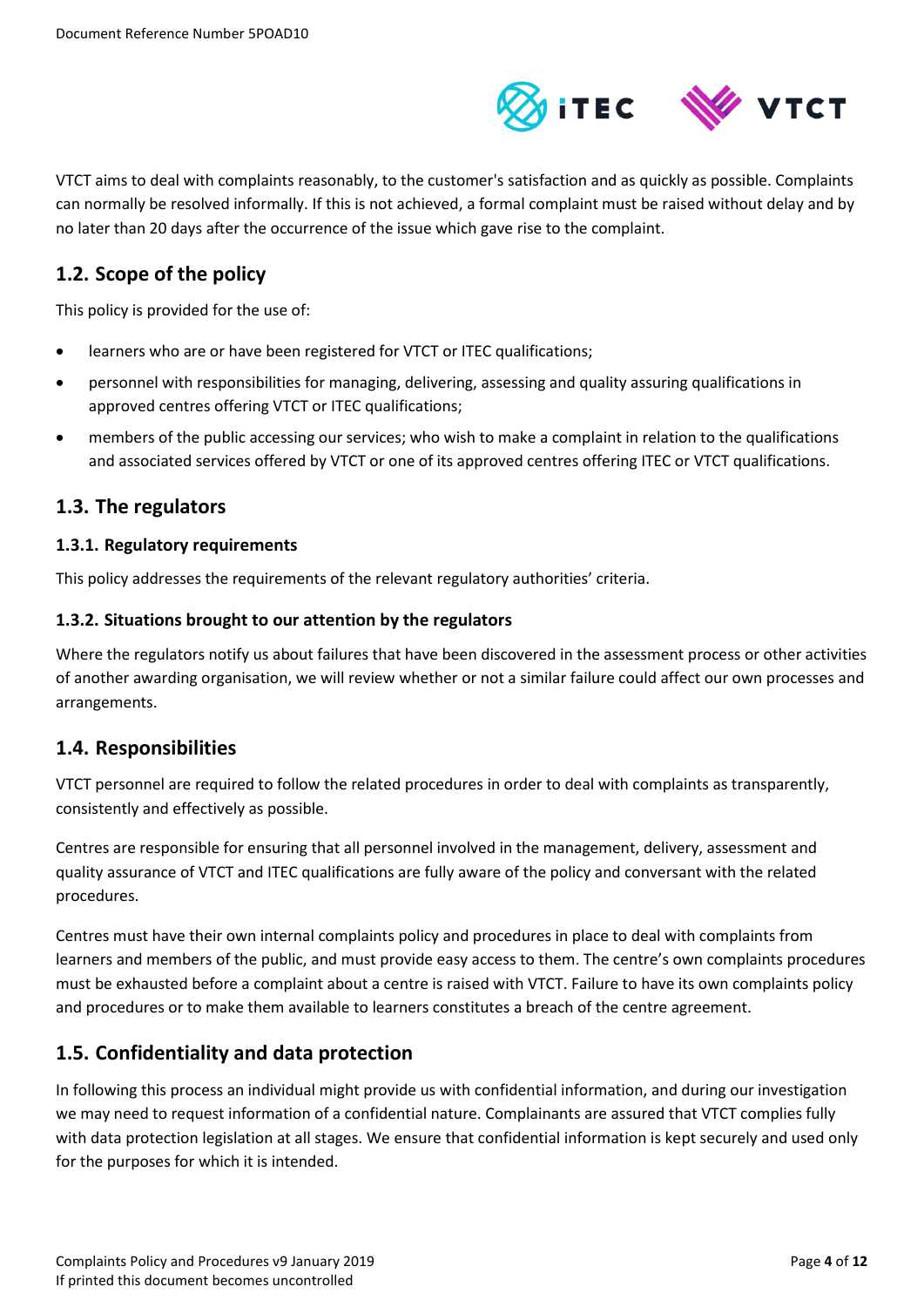

#### <span id="page-4-0"></span>**1.6. Anonymous complaints**

Anonymous complaints cannot be considered. VTCT will note their contents and may seek to verify them if this is possible and appropriate. We may include related information in our review activities.

#### <span id="page-4-1"></span>**1.7. Review arrangements**

This policy is reviewed annually as part of VTCT's self-evaluation activity, which includes consideration of customer and regulatory feedback and good practice guidance. A policy review may also be triggered as an action resulting from the outcome of the investigation of a complaint.

## <span id="page-4-2"></span>**2. Process for making a complaint**

The following pages set out the process for making a complaint to VTCT. A process flowchart is set out in section 10, and timescales are provided for each stage.

There are two stages to making a complaint, complaints will follow either 1A or 1B dependent on their complaint.

- Stage 1A following the centre's complaints procedures;
- Stage 1B making an informal complaint to VTCT;
- Stage 2 making a formal complaint to VTCT.

Complainants should normally have exhausted the centre's own complaints procedures before referring a matter to VTCT. Exceptionally, learners may make the complaint direct to VTCT if they consider it is not appropriate to raise it with the centre. VTCT will refer the complainant back to the centre in the first instance if it deems this is appropriate.

Formal complaints should be submitted using the form provided at the end of this document, and should include the information listed below. If any of the information below is not available a statement to that effect should be made so that the form is not returned as incomplete.

- The centre's complaints policy and procedures.
- The outcome of the centre's investigation of the complaint.
- A statement of the circumstances and facts surrounding the complaint.
- Copies of any correspondence regarding the complaint.
- Written statements from all parties concerned.
- Any material relevant to the complaint.
- Any other supporting documents relevant to the complaint.
- Outline of the reason for dissatisfaction with the centre's decision.
- Outline of the reason for dissatisfaction with the outcome of the informal stage of the complaint to VTCT.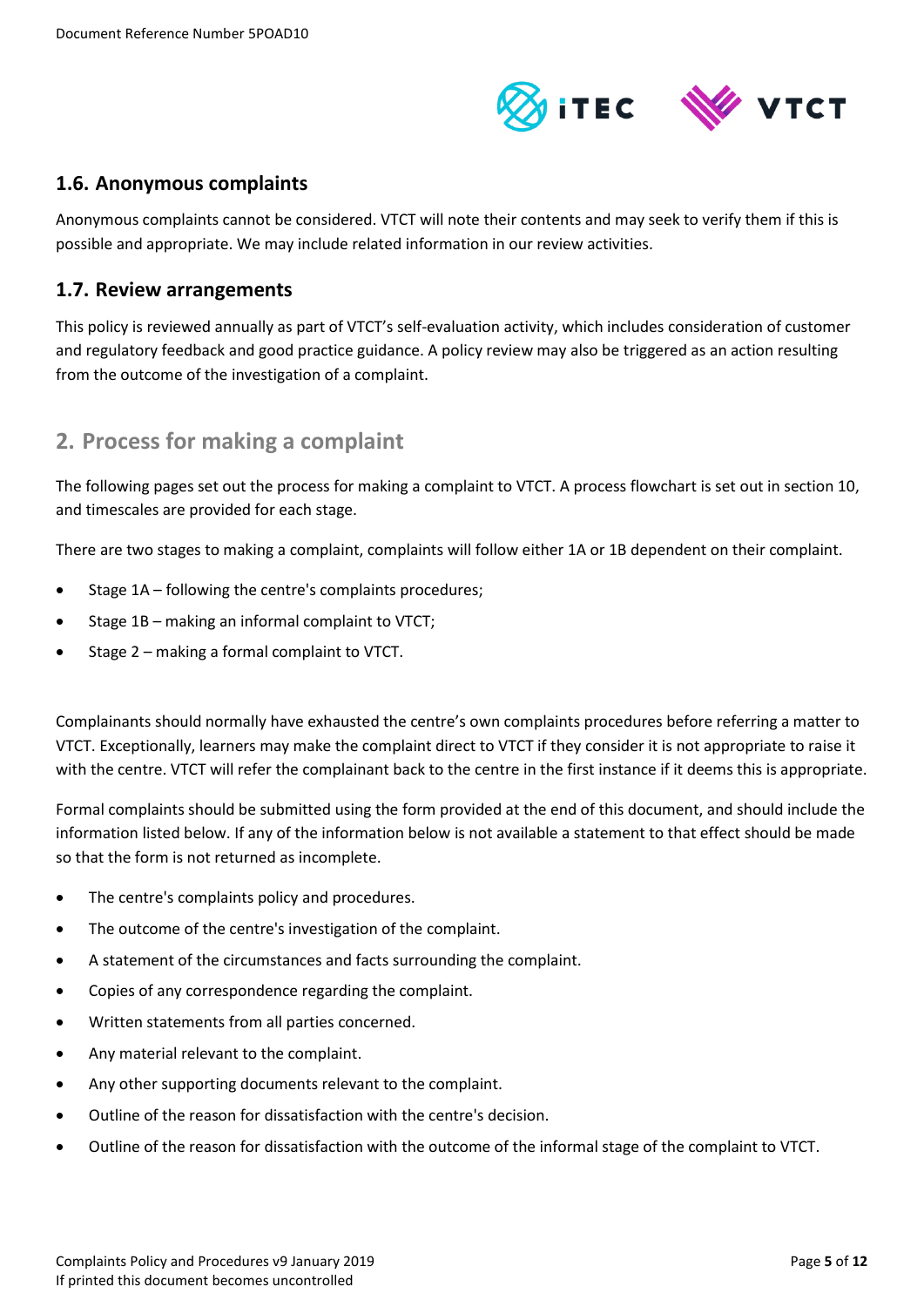

VTCT reserves the right not to accept or process complaints which are deemed to be frivolous, vexatious or malicious. If we consider that a complaint falls into this category, we will let the complainant know that this is our judgement, setting out the reasons and making it clear that we will no longer communicate on the matter.

#### <span id="page-5-0"></span>**3. Process**

Dependent on the complaint, you will either follow stage 1A for complaints about the centre or 1B for complaints against VTCT, if the complaint is not resolved it can be escalated to stage 2.

#### **Stage 1A – The centre's complaints policy and procedure**

- The complainant raises their complaint at the centre which delivers the qualification.
- The complaint is handled in line with the centre's policy and procedure.
- The complainant may proceed to stage 2 if not satisfied with the outcome.

#### **Stage 1B – Informal complaint against VTCT**

- The complainant raises their complaint informally by email or telephone with the member of staff responsible for the related issue.
- The member of staff aims to resolve the matter to the complainant's satisfaction and communicate this to the complainant within 7 days.
- If the complainant is not satisfied, they may ask for the complaint to be referred to a manager from the relevant department.
- The manager will aim to resolve the matter to the complainant's satisfaction and communicate this to the complainant within 7 days.

#### **Stage 2 – Formal complaint**

- If the matter has not been resolved to the complainant's satisfaction, the formal complaints policy may be triggered by completing and submitting the complaint submission form provided at the end of this document within 20 days of the date the matter arose. Additional information is not normally accepted after submission unless it was not originally available and is considered to be highly relevant to the complaint. If at any point the complainant or others involved in the complaint wish to be legally represented in relation to any aspect of the complaint, VTCT must be informed. VTCT reserves the right to be legally represented and to act upon legal advice.
- Upon receipt of the completed complaint documentation, VTCT will:
	- acknowledge receipt and log the complaint within 7 days;
	- allocate the complaint to a member of the team who has no involvement in the related issue;
	- investigate the complaint. We will contact you if we wish to seek further information or a meeting at this stage;
	- provide a decision to the complainant within 14 days of receipt, outlining proposed remedial action. If this involves the imposition of a centre sanction, the centre will be notified at the same time. In complex cases the timescale may be extended by 14 days. We will let you know if this is the case.
- If you remain dissatisfied with the decision at this stage you may ask for it to be reviewed by a senior manager.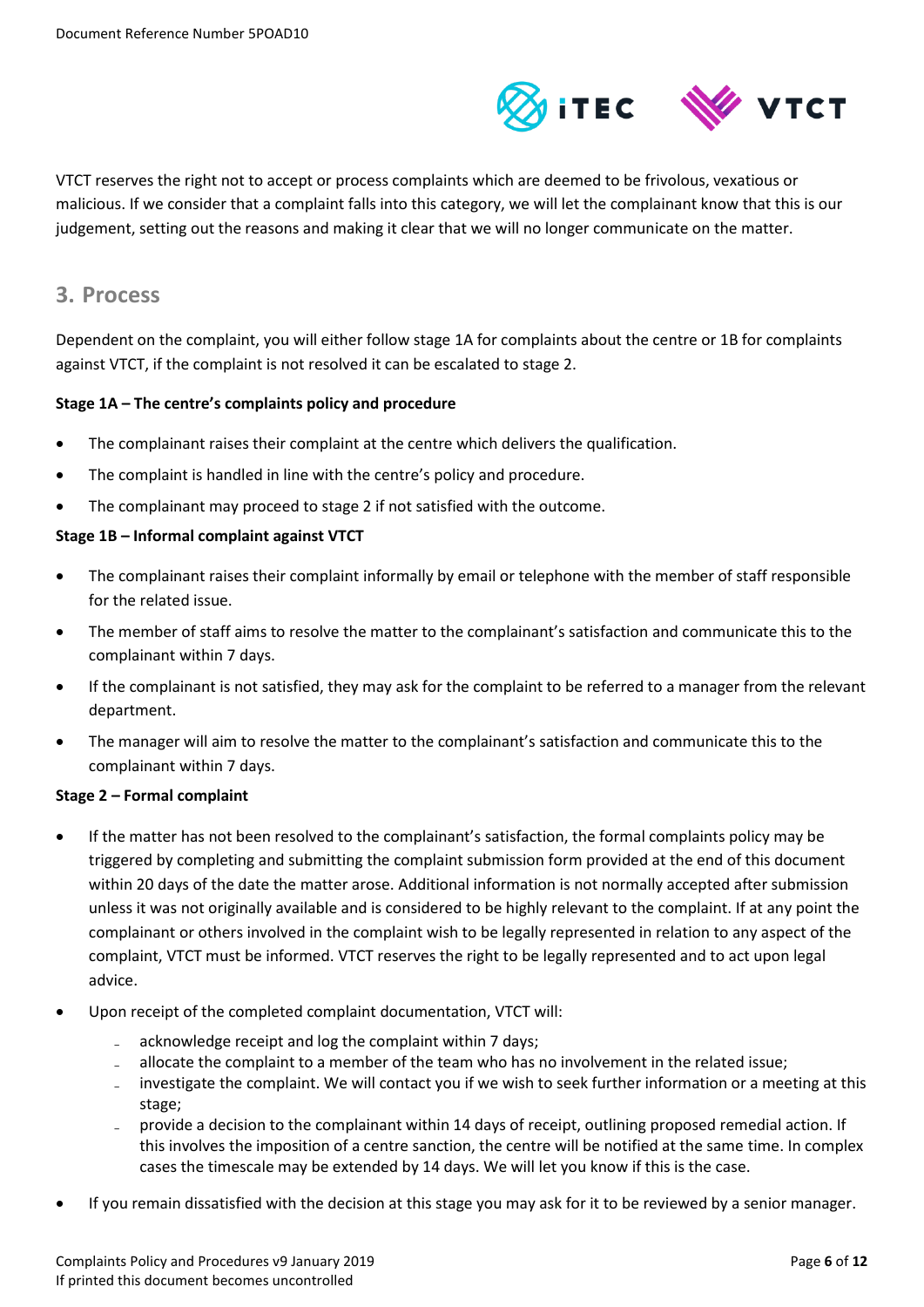

- A VTCT senior manager will review the complaint and report their decision to you within 14 days of referral. If this involves the imposition of a centre sanction, the centre will be notified at the same time. This decision is final and the complaints procedure has been exhausted.
- If any part of the complaint is upheld VTCT will:
	- consider the implications for the improvement of services and procedures and agree actions;
	- advise the complainant, and centre if relevant, of proposed remedial actions.
- Remedial actions will be proportional to the matter under consideration, and may include:
	- an apology, e.g. for poor service;
	- an explanation of how the matter will be improved;
	- review of and improvements to policies and procedures;
	- imposition of centre sanction(s);
	- staff training and development.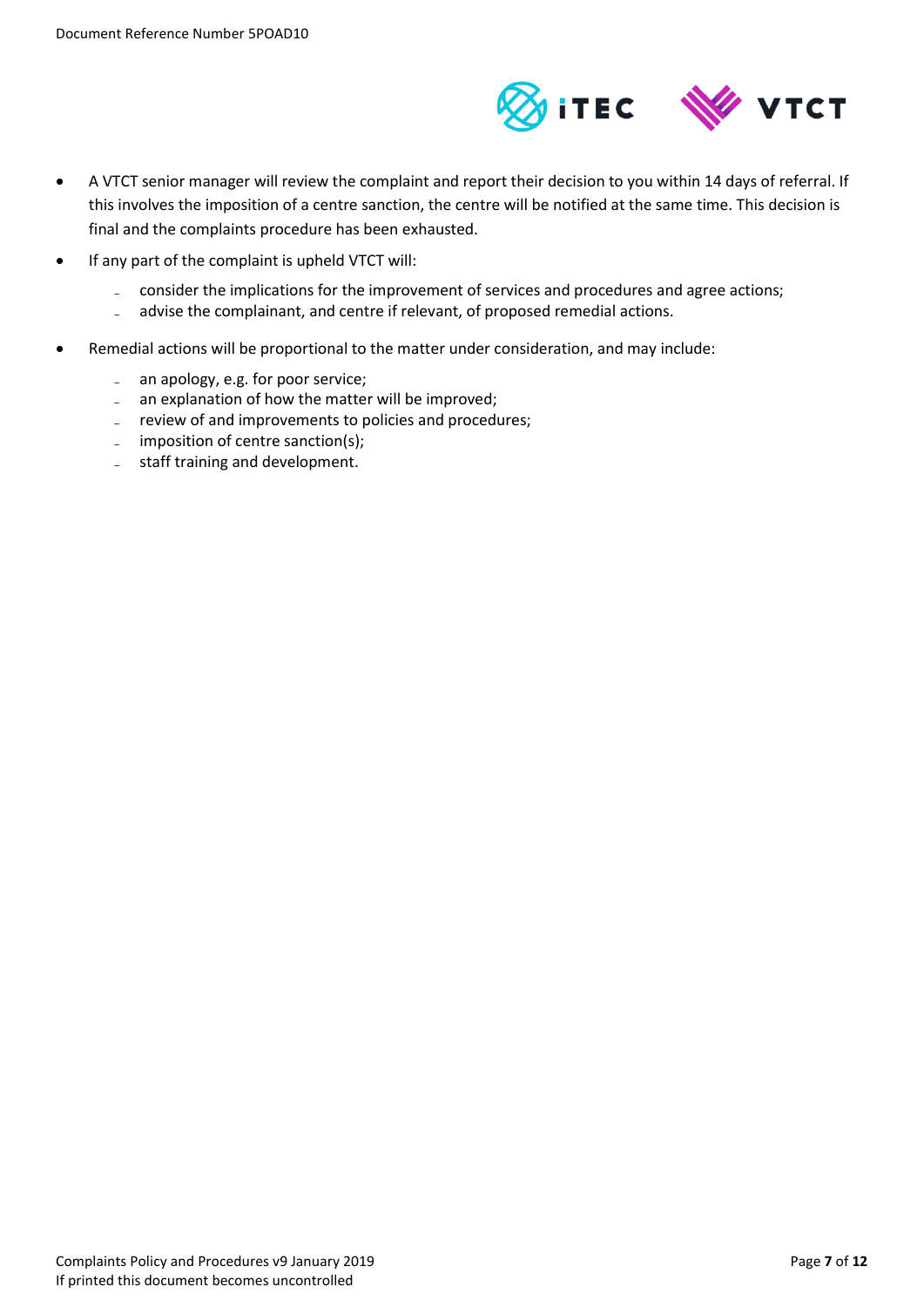

## <span id="page-7-0"></span>**3.1. Complaint against centre – flowchart**

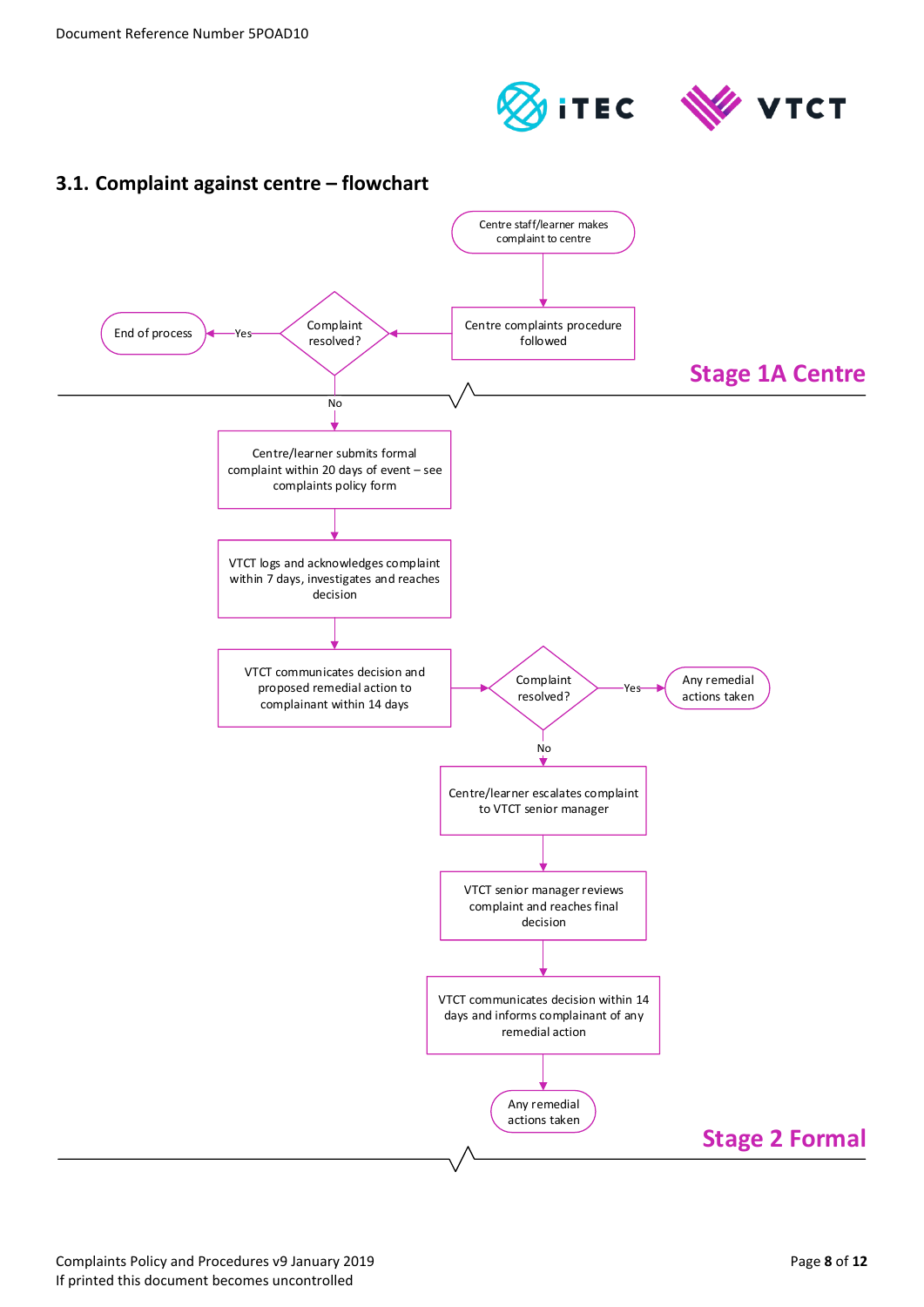

## <span id="page-8-0"></span>**3.2. Complaint against VTCT – flowchart**

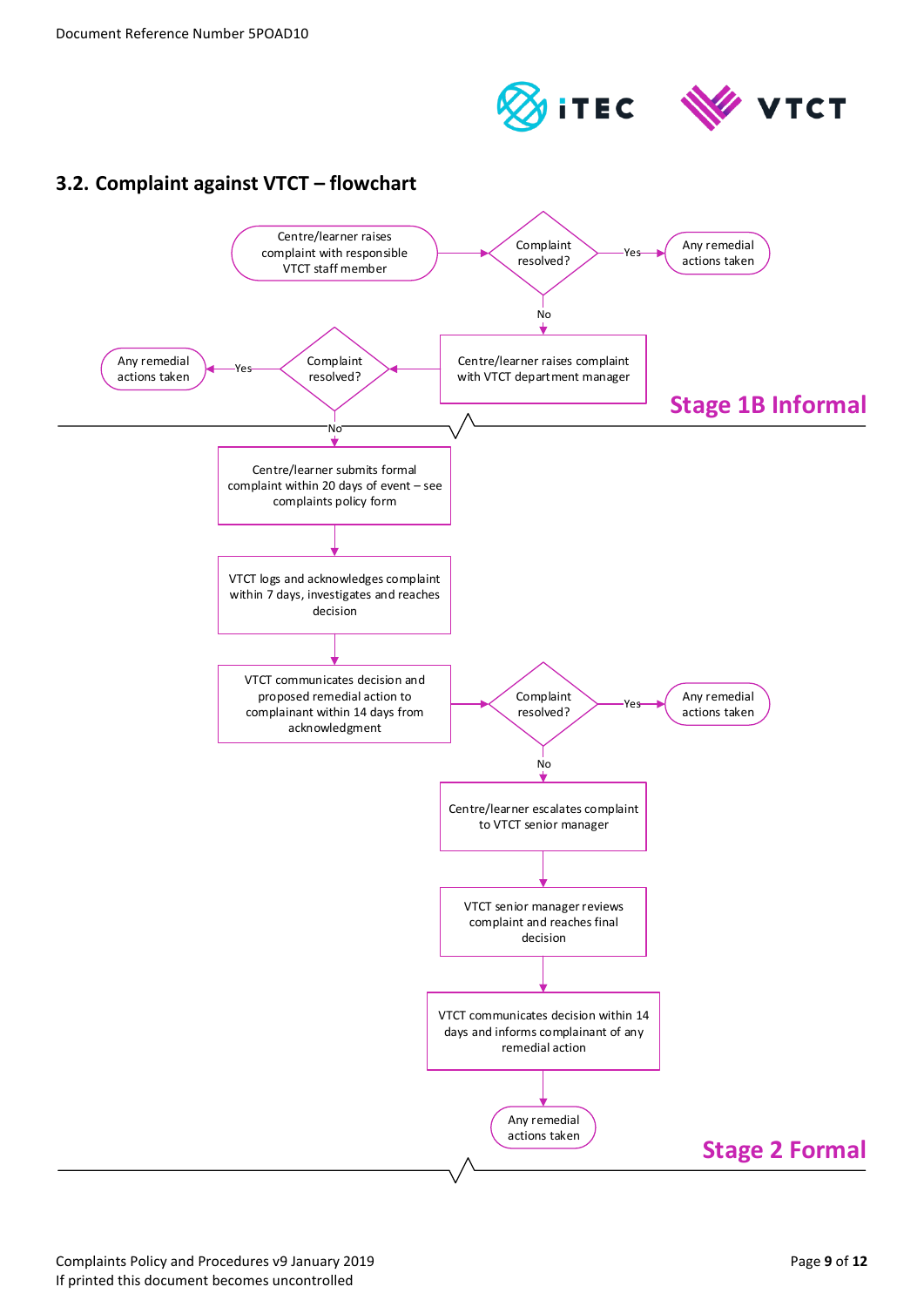

## <span id="page-9-0"></span>**4. Appendix: Complaints submission form**

All formal complaints must be submitted using the following complaints submission form:

<http://contact.vtct.org.uk/form-21722/Complaints-Submision-Form>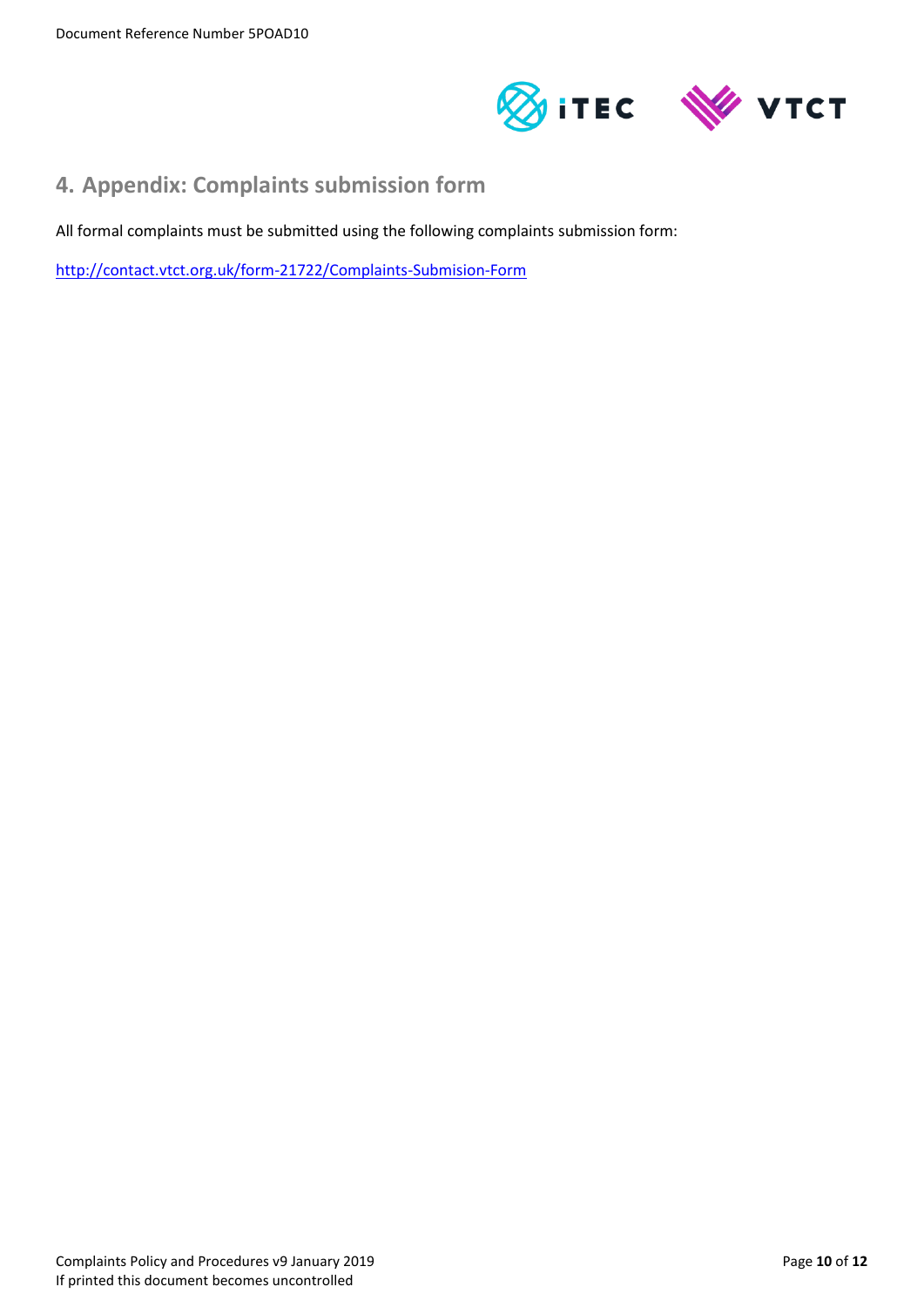

#### Document amendment history page

| <b>Version</b> | <b>Document Owner</b>                | <b>Issue Date</b> | <b>Changes</b>                                                                                                                                                 | Role                                        |
|----------------|--------------------------------------|-------------------|----------------------------------------------------------------------------------------------------------------------------------------------------------------|---------------------------------------------|
| v1             | Quality and<br>processing<br>Manager | 25/02/2013        | Added information on data<br>collection                                                                                                                        | <b>Quality and Processing</b><br>Supervisor |
| v <sub>2</sub> | Quality and<br>processing<br>Manager | 23/12/2013        | Information about complaints in<br>Scotland added                                                                                                              | <b>Quality and Processing</b><br>Supervisor |
| v2.1           | Quality and<br>processing<br>Manager | 01/04/2014        | <b>Brand changes</b>                                                                                                                                           | Qualifications<br>Administrator             |
| v3             | Quality and<br>processing<br>Manager | 24/11/2014        | <b>Updated document formatting</b>                                                                                                                             | Qualifications<br>Administrator             |
| V <sub>4</sub> | Quality and<br>processing<br>Manager | 01/07/2016        | Revised guidance for learners, added<br>Regulator complaints, clarified SPSO<br>information and added information<br>on what complaints VTCT can deal<br>with. | <b>Quality and Processing</b><br>Supervisor |
| v <sub>5</sub> | Quality and<br>processing<br>Manager | 10/02/2018        | Updated to new branding guidelines                                                                                                                             | <b>Qualifications Manager</b>               |
| v6             | Quality and<br>processing<br>Manager | 01/03/2018        | Reviewed based on feedback from<br>SQA Accreditation and edited to<br>cover requirements of all relevant<br>regulators, not just Ofqual.                       | <b>Executive Director of</b><br>Awarding    |
| V7             | Quality and<br>processing<br>Manager | 23/07/2018        | Added new form and amended<br>timeframes                                                                                                                       | <b>Quality and Processing</b><br>Supervisor |
| V8             | Quality and<br>processing<br>Manager | 13/08/2018        | Split flowchart for complaints<br>against centre and complaints<br>against VTCT.                                                                               | <b>Quality and Processing</b><br>Supervisor |
| V9             | Quality and<br>processing<br>Manager | 22/01/2019        | Updated format onto new Branding.<br>Removed reference to the London<br>office                                                                                 | <b>Compliance Manager</b>                   |